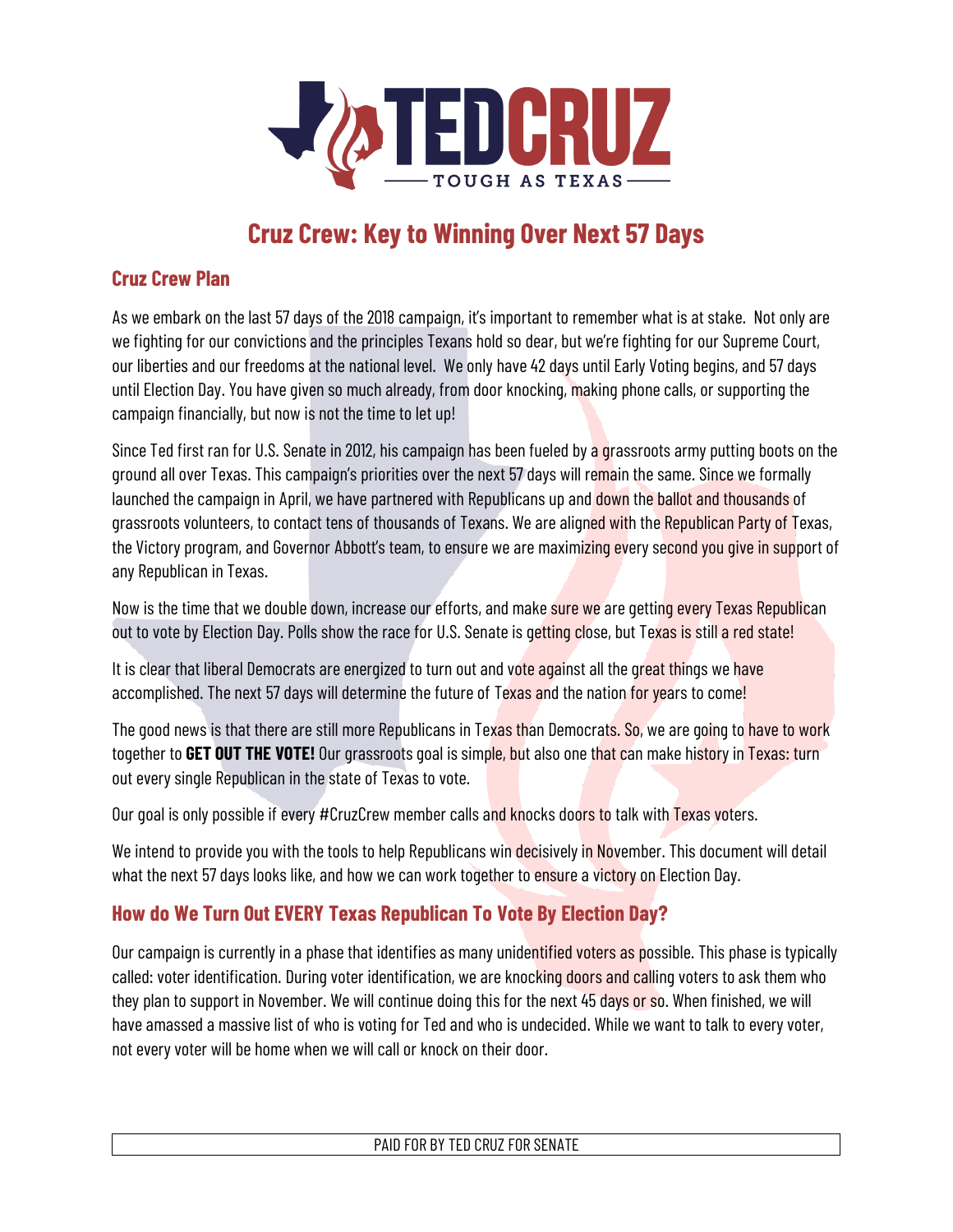Fortunately, we have already built a strong list of Texas voters with your help in past elections. We have learned how to use data and analytics from the voters you are contacting to determine with a high degree of certainty how other Texans will vote. So, even if we are missing voters when they aren't home, every voter you identify helps us understand how other Texans will vote.

At the end of the voter identification phase, we will have updated our list of voters, and we will have a massive resource to work from as we deploy to get every Republicans out to the polls to vote. At the end of the voter identification phase, we will have identified over 3.8 million voters who are likely to vote for Ted.

Once Early Voting begins, during the last 15 or so days of the campaign, we will shift away from voter identification to another phase typically called "Get Out The Vote". Our focus during Get Out The Vote will be to make sure we contact every single one of the 3.8 million voters who said they are likely to vote for Ted, and make sure they show up to the polls. Equally important, we will make sure we have a conversation with those who are undecided to make sure they vote for Ted when they show up to the polls. We will continue to Get Out The Vote all the way until Election Day. If we get all 3.8M voters to the polls on Election Day, the math is simple, Ted wins and continues to fight for Texas values in Washington D.C. Now, more than ever, we need your help!

You might be asking, how many doors do we have to knock to ensure all 3.8M voters get to the polls for Ted? A typical volunteer can knock 50 doors in a three-hour shift. Using this benchmark, we can then determine how many three hour shifts we need to complete our goal. 76,000 three-hour shifts! It will take us 76,000 three-hour shifts to contact every 3.8M likely Cruz voter.

This number may seem daunting, but the Republican campaigns have created the best grassroots network in Texas history! We have faith that every member of the #CruzCrew will rise to the occasion, and help us show up the Democrat field operation.

The fastest way to help is to get started now!

#### **How Do I Get Started?**

No TV ad, no radio ad, and no news article can compare to the difference a face-to-face conversation will have on a voter. We need you, your family and your friends to help reach as many people as possible. There are three ways you can help us talk directly to voters. You can knock on voters doors directly, call voters, and/or recruit other volunteers to help us!

To sign up for knocking doors, please fill out the volunteer form from our website and someone will be in touch with you to tell you when and where you can start knocking doors.

# **SIGN UP TO VOLUNTEER**

To make phone calls, all you have to do is sign up on our Cruz Crew App!

## **DOWNLOAD THE CRUZ CREW APP**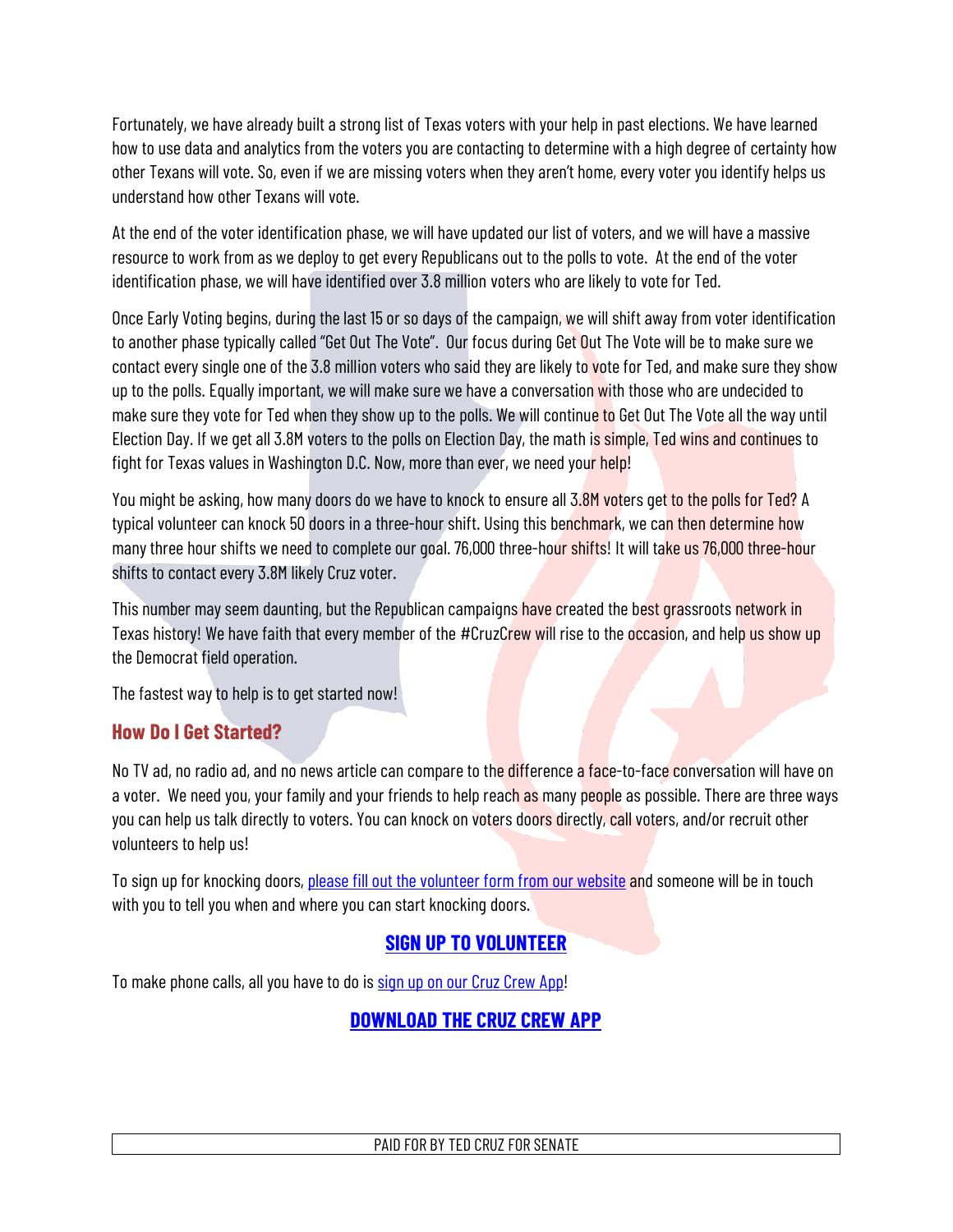Once you've downloaded the app, go to the "Take Action" tab.



If you want to make phone calls, sign up on our "become a phone banker" icon. You will hear back shortly from the campaign with more instructions within the application to make phone calls from home for Senator Cruz

|                                                                                               | <b>学 20K Pts</b> | ₹                        | ≡ |
|-----------------------------------------------------------------------------------------------|------------------|--------------------------|---|
| 恒目<br>Newsfeed                                                                                |                  | re<br><b>Take Action</b> |   |
| Check-In Streak<br>You've checked in 1 day in a row.                                          |                  |                          |   |
| Phonebanking<br>View list of phonebanks you can help out<br>the campaign with.                |                  |                          |   |
| Share your location<br>See location-specific news and events.                                 |                  |                          |   |
| Share Your Ranking<br>Share your current ranking and points to<br>your social media accounts. |                  |                          |   |
| Campaign Updates<br>There are currently no updates from the<br>campaign.                      |                  |                          |   |
|                                                                                               |                  |                          |   |

You can help recruit others to the Cruz Crew by using the Cruz Crew App to invite your friends. Just start by clicking on the Invite Contacts buttons and follow the steps.

If you signed up to walk doors, our team will be in touch quickly to teach you how to knock doors and when/where other volunteers are knocking doors. As you start knocking doors, just remember that every door knocked and every call made puts us that much closer to victory in November.

By knocking on doors and making these calls, you are reminding our fellow Texans what's on the line and the choice they have in 2018. On one hand, you have Senator Ted Cruz, a steadfast constitutional conservative that has fought to protect your liberties. On the other hand, you have a far-left liberal who wants to ban guns, raise taxes, and create open borders.